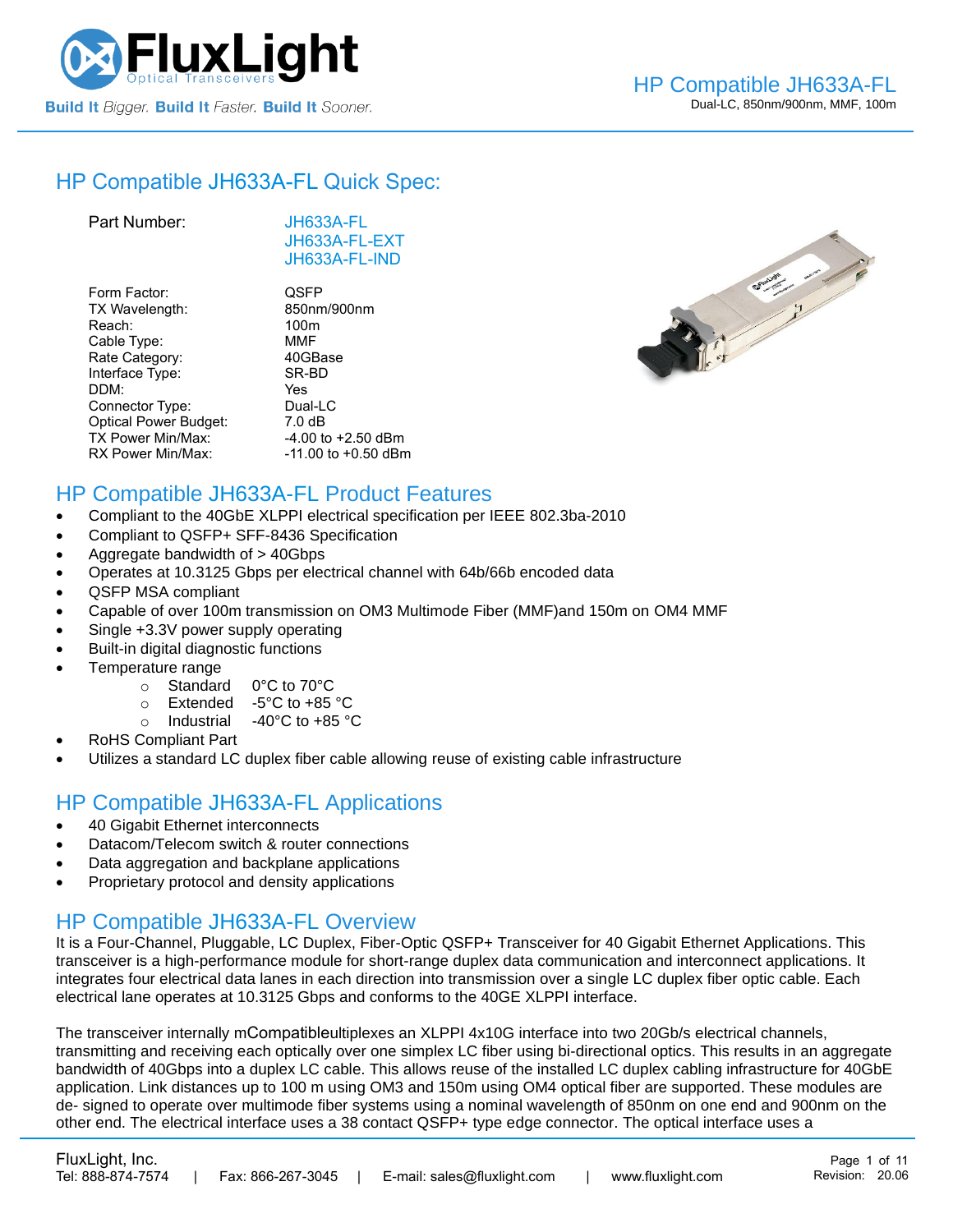

#### conventional LC duplex connector.



Transceiver Block Diagram

### Absolute Maximum Ratings

| <b>Parameter</b>         | <b>Symbol</b> | <b>Min</b> | <b>Max</b> | <b>Unit</b> |
|--------------------------|---------------|------------|------------|-------------|
| Storage Temperature      | Ts            | $-40$      | $+85$      | $^{\circ}C$ |
| <b>Supply Voltage</b>    | $V_{ccT, R}$  | $-0.5$     | 4          |             |
| <b>Relative Humidity</b> | RΗ            |            | 85         | %           |

### Recommended Operating Conditions

| <b>Parameter</b>                      | <b>Symbol</b>   | <b>Min</b> | Typ | <b>Max</b> | <b>Unit</b> |
|---------------------------------------|-----------------|------------|-----|------------|-------------|
| <b>Operating Case Temp (Standard)</b> | Тc              | 0          |     | $+70$      | °C          |
| Operating Case Temp (Standard)        | Тc              | -40        |     | $+85$      | °C          |
| Power Supply voltage                  | $V_{\rm ccT,R}$ | 3.135      | 3.3 | 3.47       |             |
| <b>Supply Current</b>                 | lcc             |            |     | 1000       | mA          |
| Power dissipation                     | PD.             |            |     | 3.5        | W           |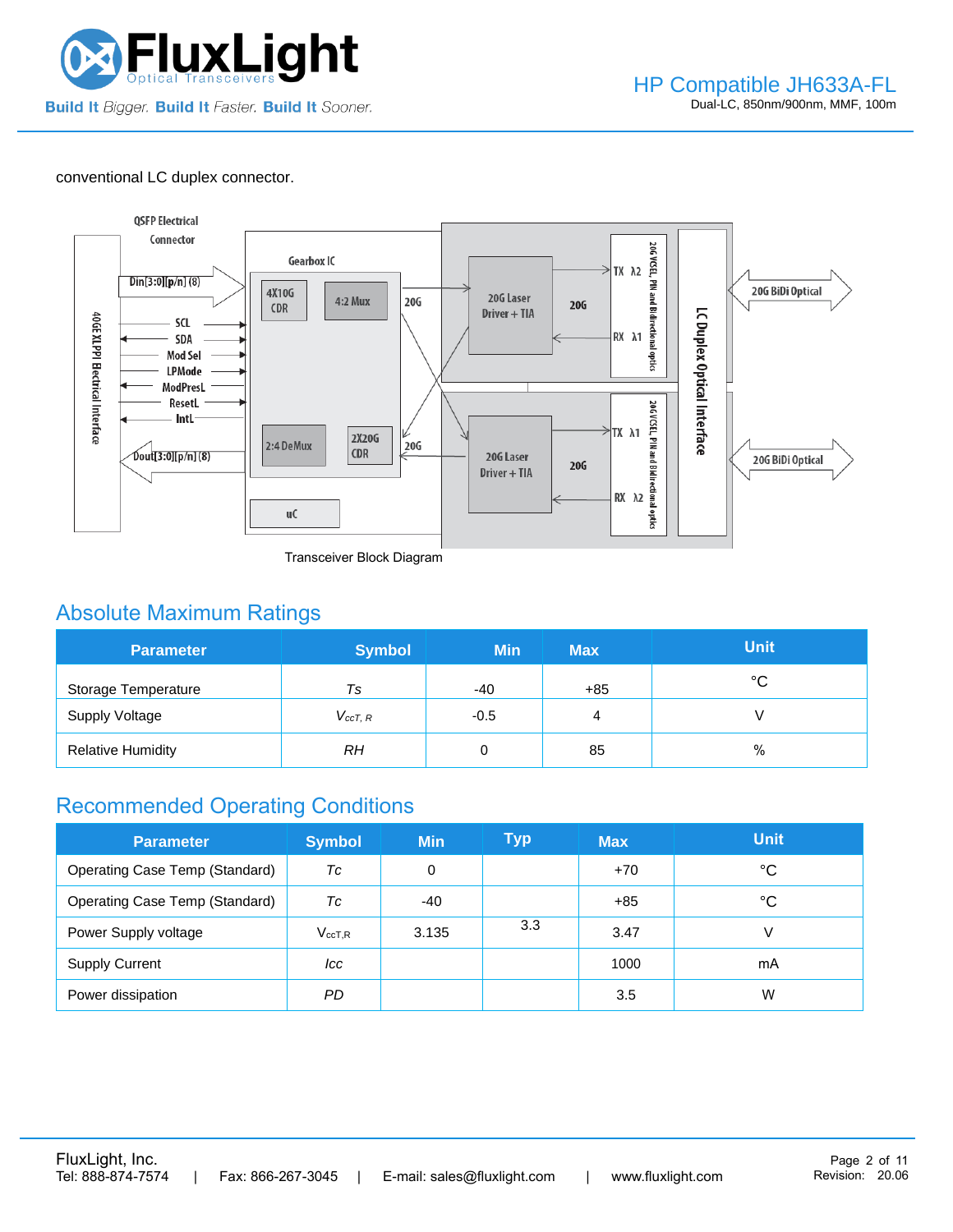

#### Electrical Characteristics **(TOP = 0 to 70 °C, VCC = 3.13 to 3.47 Volts**

| (1 OP = 0 to 70 U, VUU = 3.13 to 3.47 VOItS<br><b>Parameter</b> | <b>Symbol</b> | <b>Min</b> | <b>Typ</b> | <b>Max</b>     | <b>Unit</b> | <b>Note</b>  |
|-----------------------------------------------------------------|---------------|------------|------------|----------------|-------------|--------------|
| Data Rate per Channel                                           |               | ä,         | 10.3125    | 11.2           | Gbps        |              |
| <b>Power Consumption</b>                                        |               | ÷          | 2.5        | 3.5            | W           |              |
| <b>Supply Current</b>                                           | Icc           |            | 0.75       | 1.0            | A           |              |
| Control I/O Voltage-High                                        | <b>VIH</b>    | 2.0        |            | Vcc            | $\vee$      |              |
| Control I/O Voltage-Low                                         | <b>VIL</b>    | 0          |            | 0.7            | $\vee$      |              |
| Inter-Channel Skew                                              | <b>TSK</b>    |            |            | 150            | Ps          |              |
| <b>RESETL Duration</b>                                          |               |            | 10         |                | Us          |              |
| <b>RESETL De-assert time</b>                                    |               |            |            | 100            | ms          |              |
| Power On Time                                                   |               |            |            | 100            | ms          |              |
| <b>Transmitter</b>                                              |               |            |            |                |             |              |
| Single Ended Output Voltage Tolerance                           |               | 0.3        |            | $\overline{4}$ | $\vee$      | 1            |
| Common mode Voltage Tolerance                                   |               | 15         |            |                | mV          |              |
| <b>Transmit Input Diff Voltage</b>                              | VI            | 120        |            | 1200           | mV          |              |
| Transmit Input Diff Impedance                                   | ZIN           | 80         | 100        | 120            |             |              |
| Data Dependent Input Jitter                                     | <b>DDJ</b>    |            |            | 0.1            | UI          |              |
| Data Input Total Jitter                                         | <b>TJ</b>     |            |            | 0.28           | UI          |              |
| <b>Receiver</b>                                                 |               |            |            |                |             |              |
| Single Ended Output Voltage Tolerance                           |               | 0.3        |            | $\overline{4}$ | $\vee$      |              |
| Rx Output Diff Voltage                                          | Vo            |            | 600        | 800            | mV          |              |
| Rx Output Rise and Fall Voltage                                 | Tr/Tf         |            |            | 35             | ps          | $\mathbf{1}$ |
| <b>Total Jitter</b>                                             | <b>TJ</b>     |            |            | 0.7            | UI          |              |
| Deterministic Jitter                                            | <b>DJ</b>     |            |            | 0.42           | UI          |              |

Note:

1.  $20~80\%$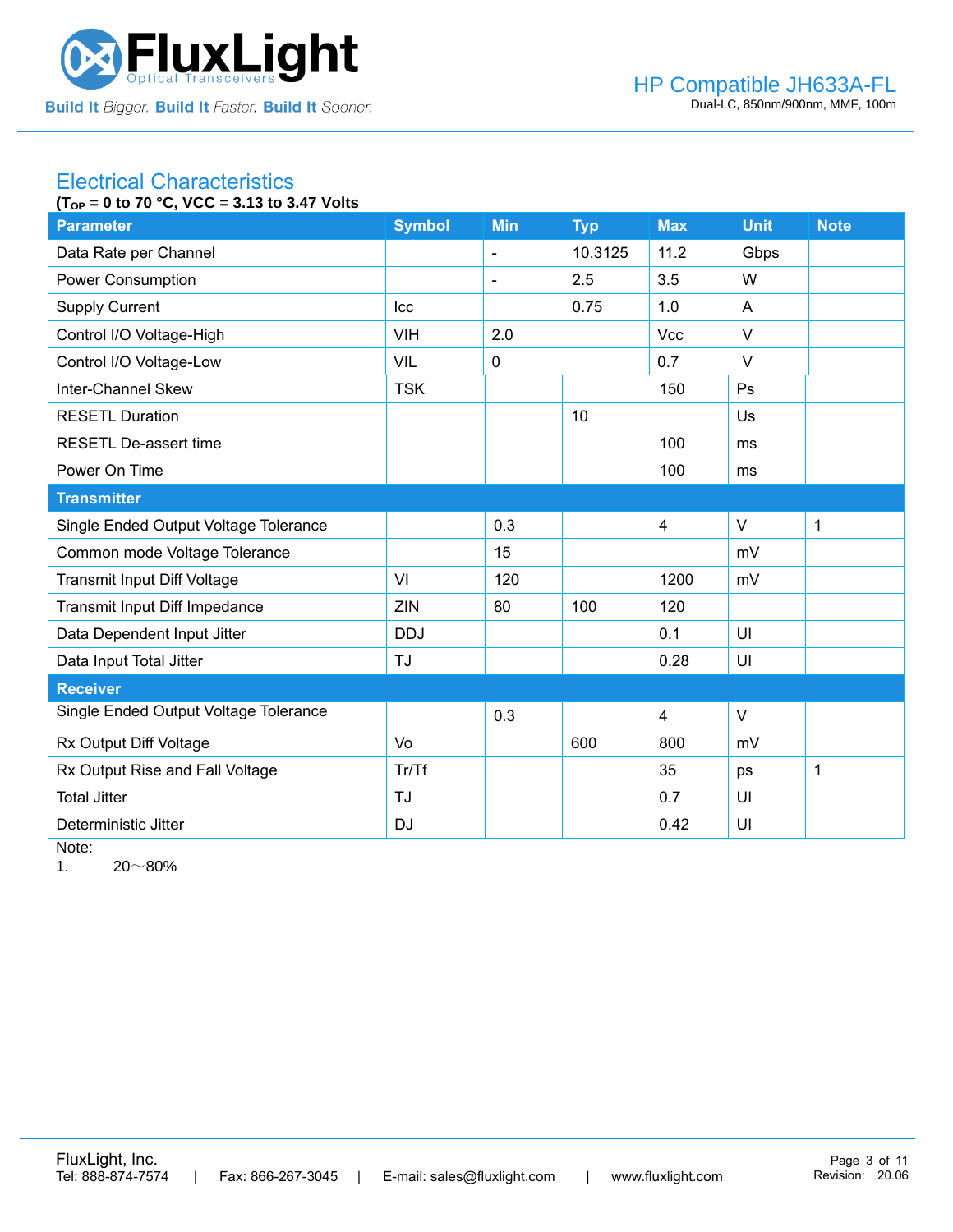

## Optical Parameters

#### **(TOP = 0 to 70** °**C, VCC = 3.0 to 3.6 Volts)**

| <b>Parameter</b>                     | <b>Symbol</b>    | <b>Min</b> | <b>Typ</b> | <b>Max</b> | <b>Unit</b> | Ref. |  |
|--------------------------------------|------------------|------------|------------|------------|-------------|------|--|
| <b>Transmitter</b>                   |                  |            |            |            |             |      |  |
| <b>Optical Wavelength CH1</b>        | $\lambda$        | 832        | 850        | 868        | nm          |      |  |
| <b>Optical Wavelength CH2</b>        | $\lambda$        | 882        | 900        | 918        | nm          |      |  |
| <b>RMS Spectral Width</b>            | Pm               |            | 0.5        | 0.65       | nm          |      |  |
| Average Optical Power per Channel    | Pavg             | $-4$       | $-2.5$     | $+5.0$     | dBm         |      |  |
| Laser Off Power Per Channel          | Poff             |            |            | $-30$      | dBm         |      |  |
| <b>Optical Extinction Ratio</b>      | ER               | 3.5        |            |            | dB          |      |  |
| <b>Relative Intensity Noise</b>      | Rin              |            |            | $-128$     | dB/HZ       | 1    |  |
| <b>Optical Return Loss Tolerance</b> |                  |            |            | 12         | dB          |      |  |
| <b>Receiver</b>                      |                  |            |            |            |             |      |  |
| <b>Optical Center Wavelength CH1</b> | λ                | 882        | 900        | 918        | nm          |      |  |
| Optical Center Wavelength CH2        | λ                | 832        | 850        | 868        | nm          |      |  |
| Receiver Sensitivity per Channel     | $\mathsf{R}$     |            | $-11$      |            | dBm         |      |  |
| Maximum Input Power                  | <b>PMAX</b>      | $+0.5$     |            |            | dBm         |      |  |
| <b>Receiver Reflectance</b>          | <b>Rrx</b>       |            |            | $-12$      | dB          |      |  |
| <b>LOS De-Assert</b>                 | LOS <sub>D</sub> |            |            | $-14$      | dBm         |      |  |
| <b>LOS Assert</b>                    | <b>LOSA</b>      | $-30$      |            |            | dBm         |      |  |
| <b>LOS Hysteresis</b>                | LOS <sub>H</sub> | 0.5        |            |            | dB          |      |  |

Note

1. 12dB Reflection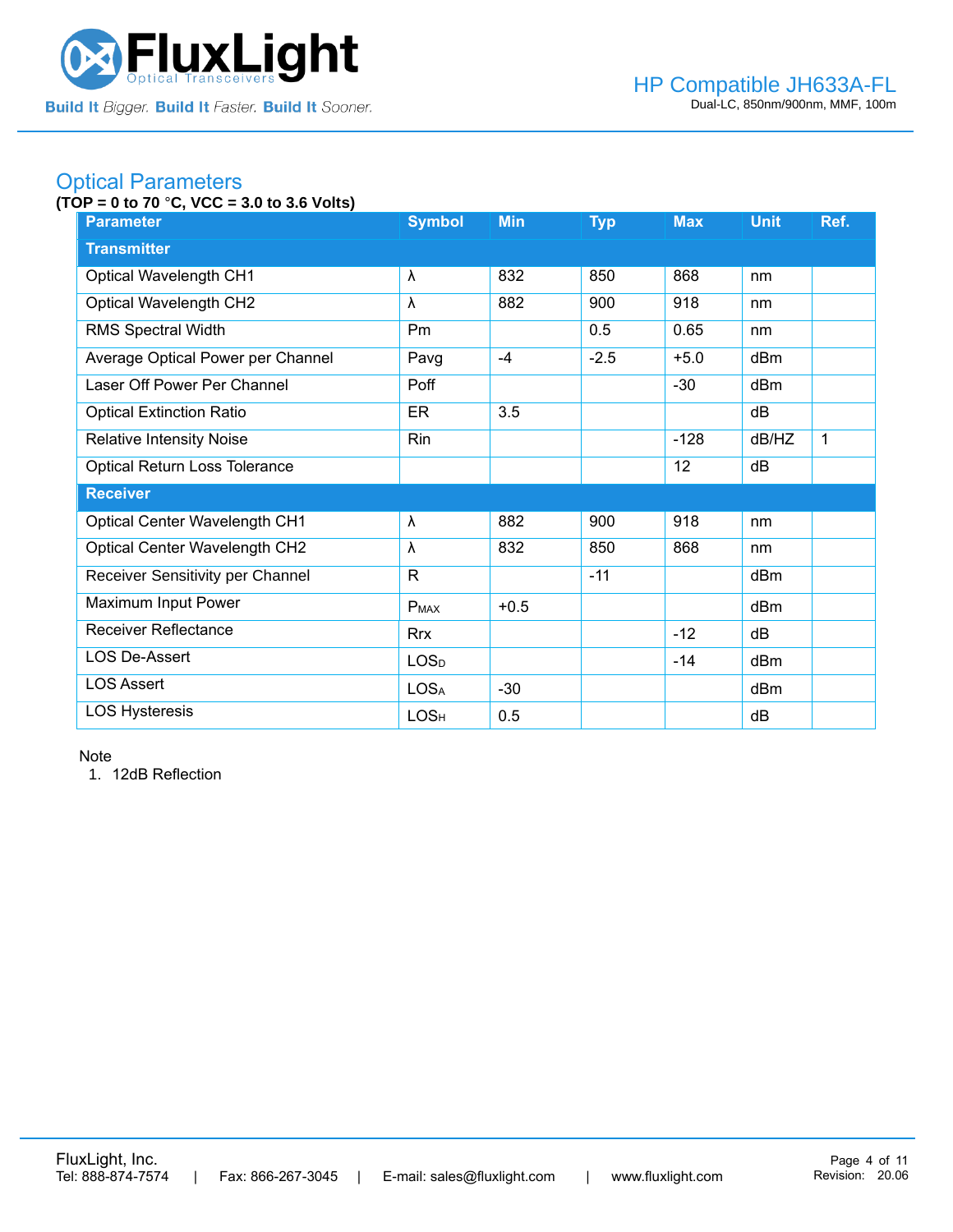

#### Digitial Diagnostics Function

Digital diagnostics monitoring function is available on all QSFP+ SRBD. A 2-wire serial interface provides user to contact with module. The structure of the memory is shown in flowing. The memory space is arranged into a lower, single page, address space of 128 bytes and multiple upper address space pages. This structure permits timely access to addresses in the lower page, such as Interrupt Flags and Monitors. Less time critical time entries, such as serial ID information and threshold settings, are available with the Page Select function. The interface address used is A0xh and is mainly used for time critical data like interrupt handling in order to enable a one-time-read for all data related to an interrupt situation. After an interrupt, IntL, has been asserted, the host can read out the flag field to determine the affected channel and type of flag.

| <b>Byte Address</b> | <b>Description</b>                 | <b>Type</b>      |
|---------------------|------------------------------------|------------------|
| $\Omega$            | Identifier (1 Byte)                | Read Only        |
| $1 - 2$             | Status (2 Bytes)                   | Read Only        |
| $3 - 21$            | Interrupt Flags (31 bytes)         | Read Only        |
| 22-23               | Module Monitors (12 Bytes)         | Read Only        |
| 34-81               | Channel Monitors (48 bytes)        | Read Only        |
| 82-85               | Reserved (4 Bytes)                 | Read Only        |
| 86-97               | Control (12 Bytes)                 | Read/Write       |
| 98-99               | Reserved (2 Bytes)                 | Read/Write       |
| 100-106             | Module and Channel Masks (7 bytes) | Read/Write       |
| 107-118             | Reserved (12 Bytes)                | Read/Write       |
| 119-122             | Reserved (4 bytes)                 | Read/Write       |
| 123-126             | Reserved (4 bytes)                 | Read/Write       |
| 127                 | Page Select Byte                   | Read/Write       |
| 128-175             | Module Thresholds (48 bytes)       | Read Only        |
| 176-223             | Reserved (48 Bytes)                | Read Only        |
| 224-225             | Reserved (2 bytes)                 | <b>Read Only</b> |
| 226-239             | Reserved (14 bytes)                | Read/Write       |
| 240-241             | Channel controls (2 Bytes)         | Read/Write       |
| 242-253             | Reserved (12 Bytes)                | Read/Write       |
| 254-256             | Reserved (2 bytes)                 | Read/Write       |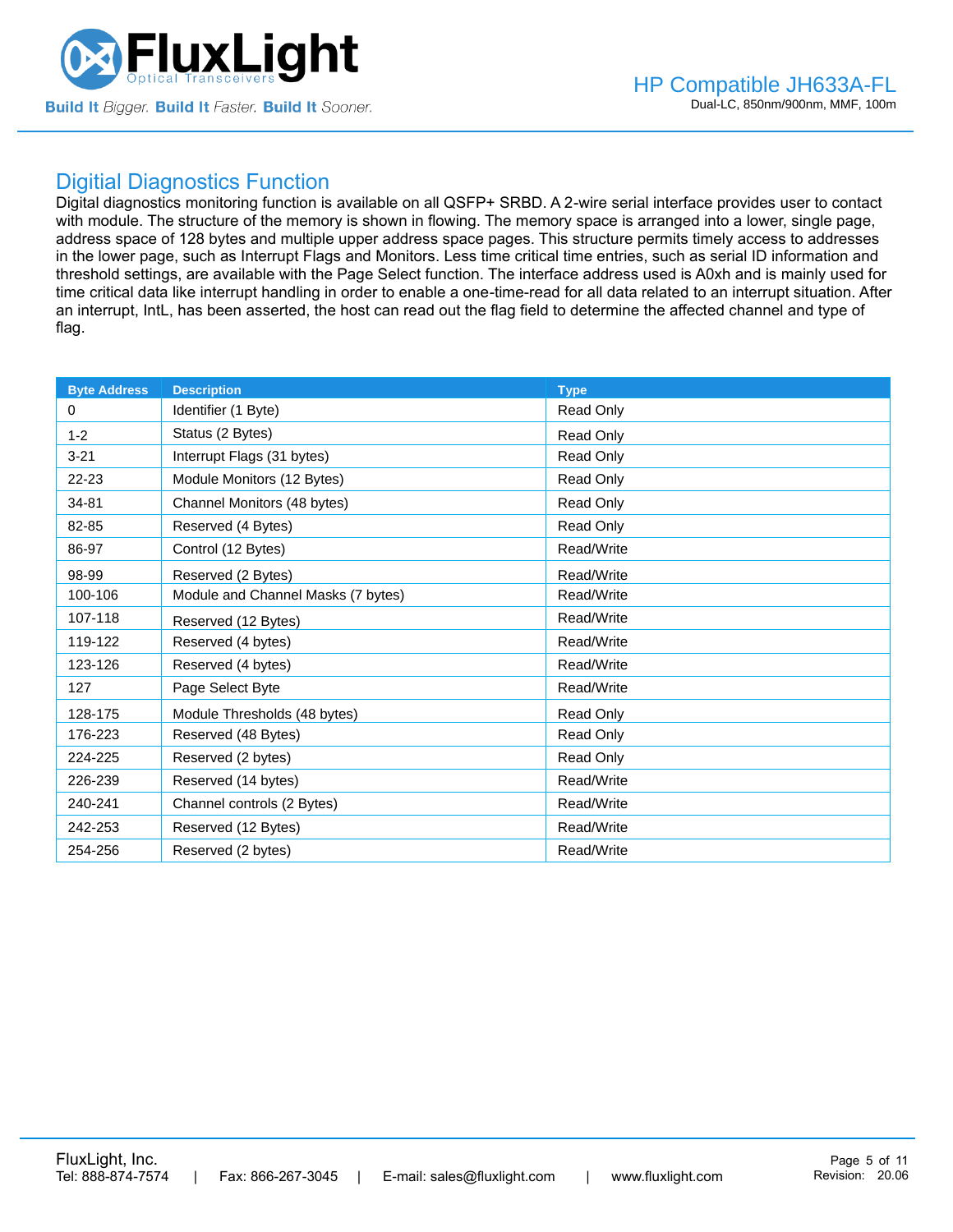



2-wire serial address, 1010000x (A0h)"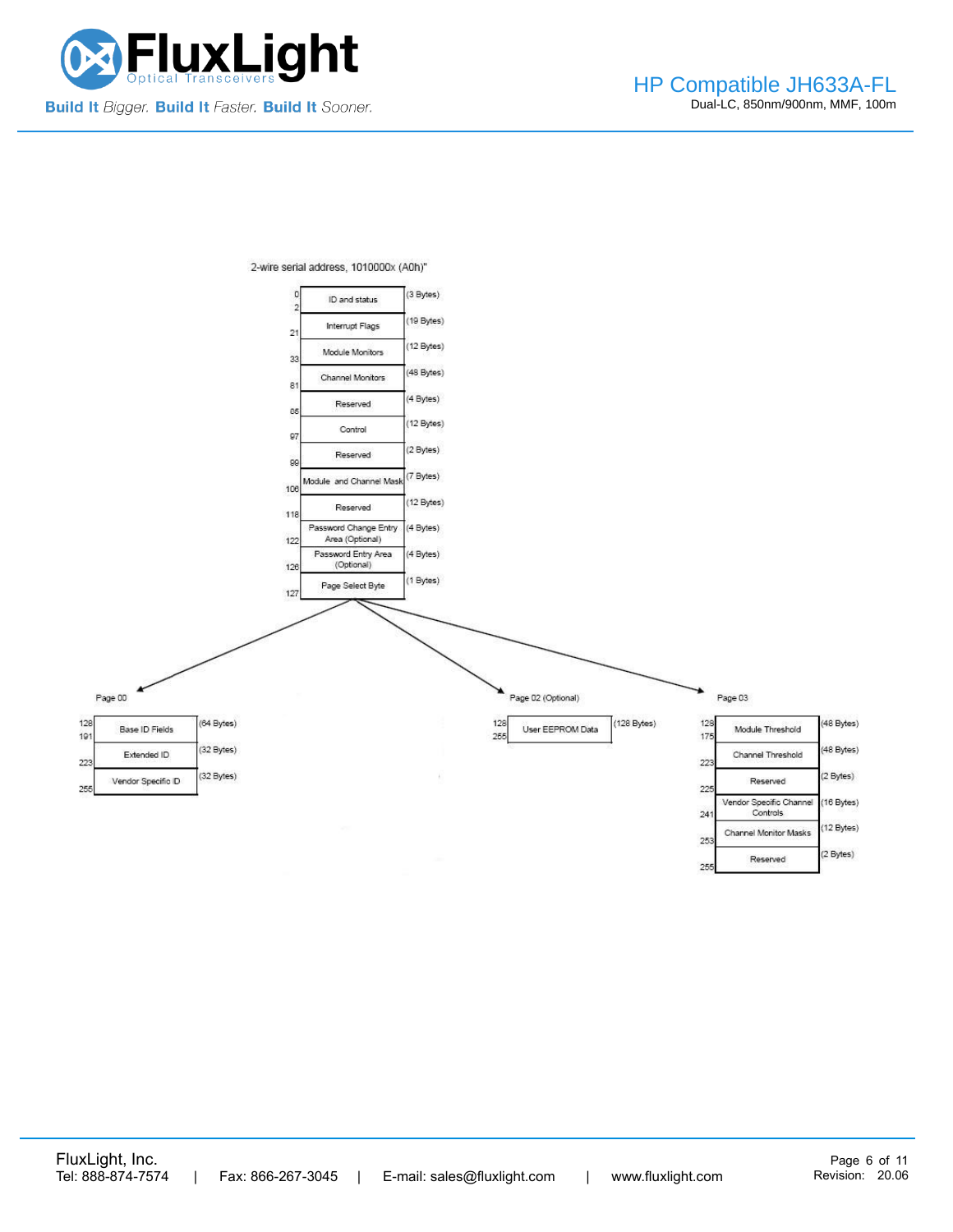

| Address | Name                                    | Description                                                                                                       |
|---------|-----------------------------------------|-------------------------------------------------------------------------------------------------------------------|
| 128     | Identifier (1 Byte)                     | Identifier Type of serial transceiver                                                                             |
| 129     | Ext. Identifier (1 Byte)                | Extended identifier of serial transceiver                                                                         |
| 130     | Connector (1 Byte)                      | Code for connector type                                                                                           |
| 131-138 | Transceiver (8 Bytes)                   | Code for electronic compatibility or optical compatibility                                                        |
| 139     | Encoding (1 Byte)                       | Code for serial encoding algorithm                                                                                |
| 140     | BR, nominal (1 Byte)                    | Nominal bit rate, units of 100 Mbits/s                                                                            |
| 141     | Extended RateSelect Compliance (1 Byte) | Tags for Extended RateSelect compliance                                                                           |
| 142     | Length SMF (1 Byte)                     | Link length supported for SM fiber in km                                                                          |
| 143     | Length E-50 um (1 Byte)                 | Link length supported for EBW 50/125 um fiber, units of 2 m                                                       |
| 144     | Length 50 um (1 Byte)                   | Link length supported for 50/125 um fiber, units of 1 m                                                           |
| 145     | Length 62.5 um (1 Byte)                 | Link length supported for 62.5/125um fiber, units of 1 m                                                          |
| 146     | Length copper (1 Byte)                  | Link length supported for copper, units of 1 m                                                                    |
| 147     | Device Tech (1 Byte)                    | Device technology                                                                                                 |
| 148-163 | Vendor name (16 Bytes)                  | QSFP vendor name (ASCII)                                                                                          |
| 164     | Extended Transceiver (1 Byte)           | Extended Transceiver Codes for InfiniBand <sup>T</sup>                                                            |
| 165-167 | Vendor OUI (3 Bytes)                    | QSFP vendor IEEE vendor company ID                                                                                |
| 168-183 | Vendor PN (16 Bytes)                    | Part number provided by QSFP vendor (ASCII)                                                                       |
| 184-185 | Vendor rev (2 Bytes)                    | Revision level for part number provided by vendor (ASCII)                                                         |
| 186-187 | Wavelength (2 Bytes)                    | Nominal laser wavelength (Wavelength = value / 20 in nm)                                                          |
| 188-189 | Wavelength Tolerance (2 Bytes)          | Guaranteed range of laser wavelength (+/- value) from Nominal wavelength<br>(Wavelength Tol. = value / 200 in nm) |
| 190     | Max Case Temp (1 Byte)                  | Maximum Case Temperature in Degrees C                                                                             |
| 191     | CC_BASE (1 Byte)                        | Check code for Base ID fields (addresses 128-190)                                                                 |
| 192-195 | Options (4 Bytes)                       | Rate Select, TX Disable, TX Fault, LOS                                                                            |
| 196-211 | Vendor SN (16 Bytes)                    | Serial number provided by vendor (ASCII)                                                                          |
| 212-219 | Date code (8 Bytes)                     | Vendor's manufacturing date code                                                                                  |
| 220     | Diagnostic Monitoring Type (1 Byte)     | Indicates which type of diagnostic monitoring is implemented                                                      |
| 221     | Enhanced Options (1 Byte)               | Indicates which optional enhanced features are implemented                                                        |
| 222     | Reserved (1 Byte)                       | Reserved                                                                                                          |
| 223     | CC_EXT                                  | Check code for the Extended ID Fields (addresses 192-222)                                                         |
| 224-255 | Vendor Specific (32 Bytes)              | Vendor Specific EEPROM                                                                                            |

Page02 is User EEPROM and its format decided by user.

The detail description of low memory and page00.page03 upper memory please see SFF-8436 document.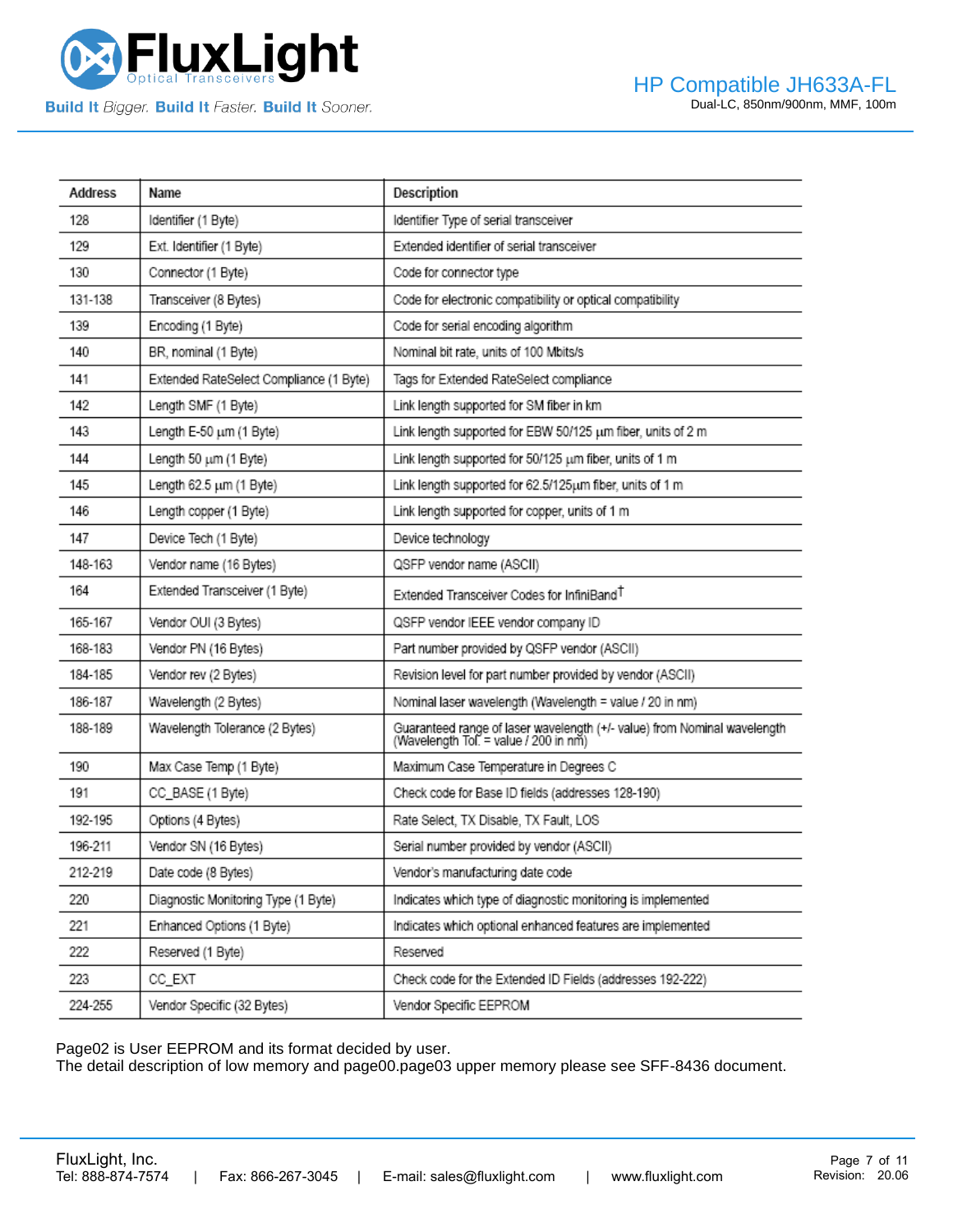

# Timing for Soft Control and Status Functions

| <b>Parameter</b>                                   | <b>Symbol</b> | Max            | <b>Unit</b> | <b>Conditions</b>                                                                                                                                                              |
|----------------------------------------------------|---------------|----------------|-------------|--------------------------------------------------------------------------------------------------------------------------------------------------------------------------------|
| <b>Initialization Time</b>                         | t init        | 2000           | ms          | Time from power on1, hot plug or rising edge of<br>Reset until the module is fully functional2                                                                                 |
| <b>Reset Init Assert Time</b>                      | t_reset_init  | $\overline{2}$ | $\mu s$     | A Reset is generated by a low level longer than<br>the minimum reset pulse time present on the<br>ResetL pin.                                                                  |
| Serial Bus Hardware<br><b>Ready Time</b>           | t serial      | 2000           | ms          | Time from power on1 until module responds to<br>data transmission over the 2-wire serial bus                                                                                   |
| Monitor Data Ready<br>Time                         | t data        | 2000           | ms          | Time from power on1 to data not ready, bit 0 of<br>Byte 2, deasserted and IntL asserted                                                                                        |
| <b>Reset Assert Time</b>                           | t reset       | 2000           | ms          | Time from rising edge on the ResetL pin until the<br>module is fully functional2                                                                                               |
| <b>LPMode Assert Time</b>                          | ton LPMode    | 100            | μs          | Time from assertion of LPMode (Vin:LPMode<br>=Vih) until module power consumption enters<br>lower Power Level                                                                  |
| IntL Assert Time                                   | ton_IntL      | 200            | ms          | Time from occurrence of condition triggering IntL<br>until Vout: IntL = Vol                                                                                                    |
| IntL Deassert Time                                 | toff IntL     | 500            | $\mu s$     | toff IntL 500 µs Time from clear on read3<br>operation of associated flag until Vout: IntL = Voh.<br>This includes deassert times for Rx LOS, Tx Fault<br>and other flag bits. |
| <b>Rx LOS Assert Time</b>                          | ton los       | 100            | ms          | Time from Rx LOS state to Rx LOS bit set and<br>IntL asserted                                                                                                                  |
| Flag Assert Time                                   | ton_flag      | 200            | ms          | Time from occurrence of condition triggering flag<br>to associated flag bit set and IntL asserted                                                                              |
| <b>Mask Assert Time</b>                            | ton_mask      | 100            | ms          | Time from mask bit set4 until associated IntL<br>assertion is inhibited                                                                                                        |
| Mask De-assert Time                                | toff mask     | 100            | ms          | Time from mask bit cleared4 until associated IntlL<br>operation resumes                                                                                                        |
| <b>ModSelL Assert Time</b>                         | ton_ModSelL   | 100            | μs          | Time from assertion of ModSelL until module<br>responds to data transmission over the 2-wire<br>serial bus                                                                     |
| ModSelL Deassert Time                              | toff ModSelL  | 100            | μs          | Time from deassertion of ModSelL until the<br>module does not respond to data transmission<br>over the 2-wire serial bus                                                       |
| Power over-ride or<br><b>Power-set Assert Time</b> | ton_Pdown     | 100            | ms          | Time from P Down bit set 4 until module power<br>consumption enters lower Power Level                                                                                          |
| Power_over-ride or<br>Power-set De-assert<br>Time  | toff_Pdown    | 300            | ms          | Time from P Down bit cleared4 until the module is<br>fully functional3                                                                                                         |

**Note**:

1. Power on is defined as the instant when supply voltages reach and remain at or above the minimum specified value.

- 2. Fully functional is defined as IntL asserted due to data not ready bit, bit 0 byte 2 de-asserted.
- 3. Measured from falling clock edge after stop bit of read transaction.
- 4. Measured from falling clock edge after stop bit of write transaction.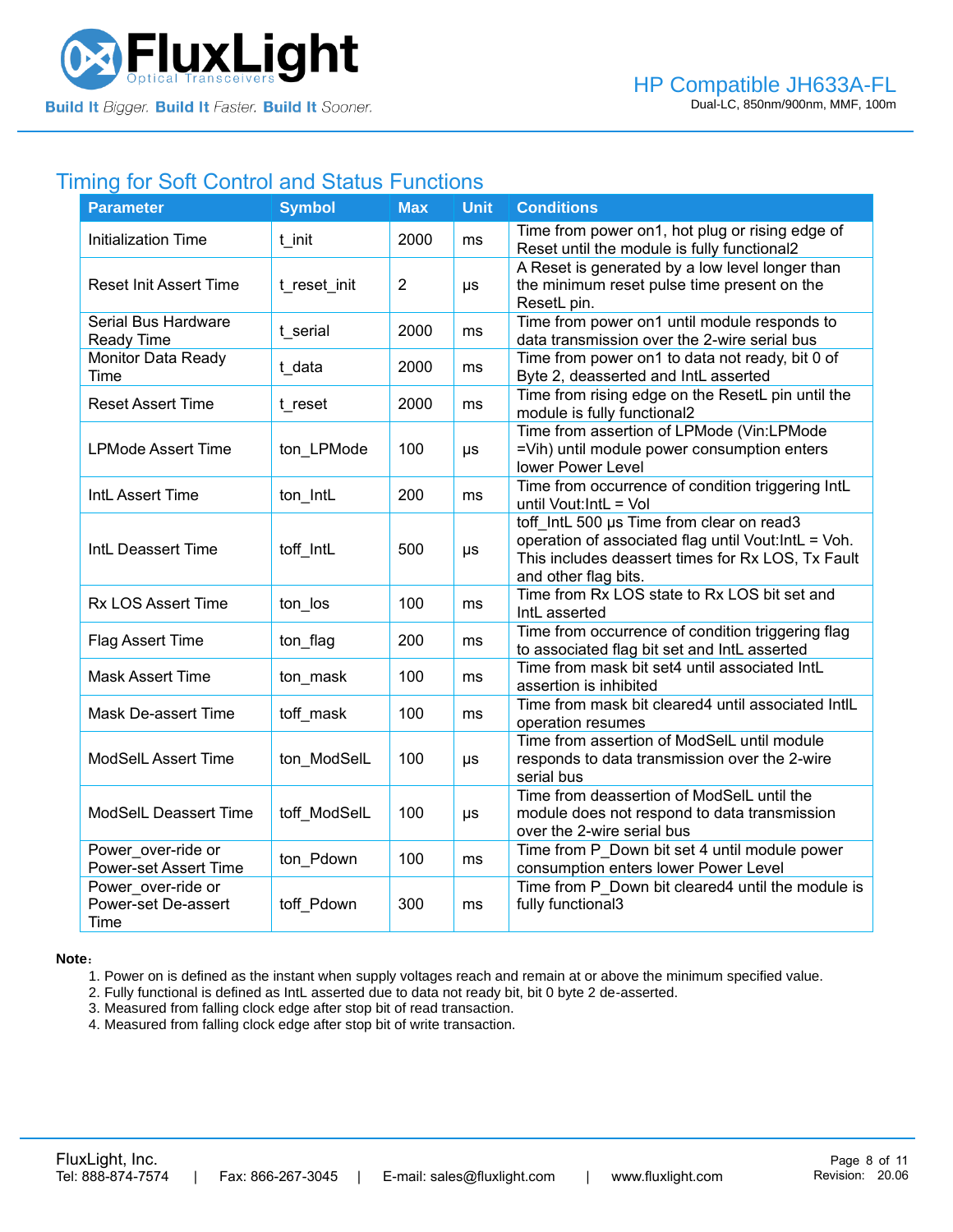

# PIN Assignment and Function Definitions

#### PIN Assignment



#### **Diagram of Host Board Connector Block Pin Numbers and Name**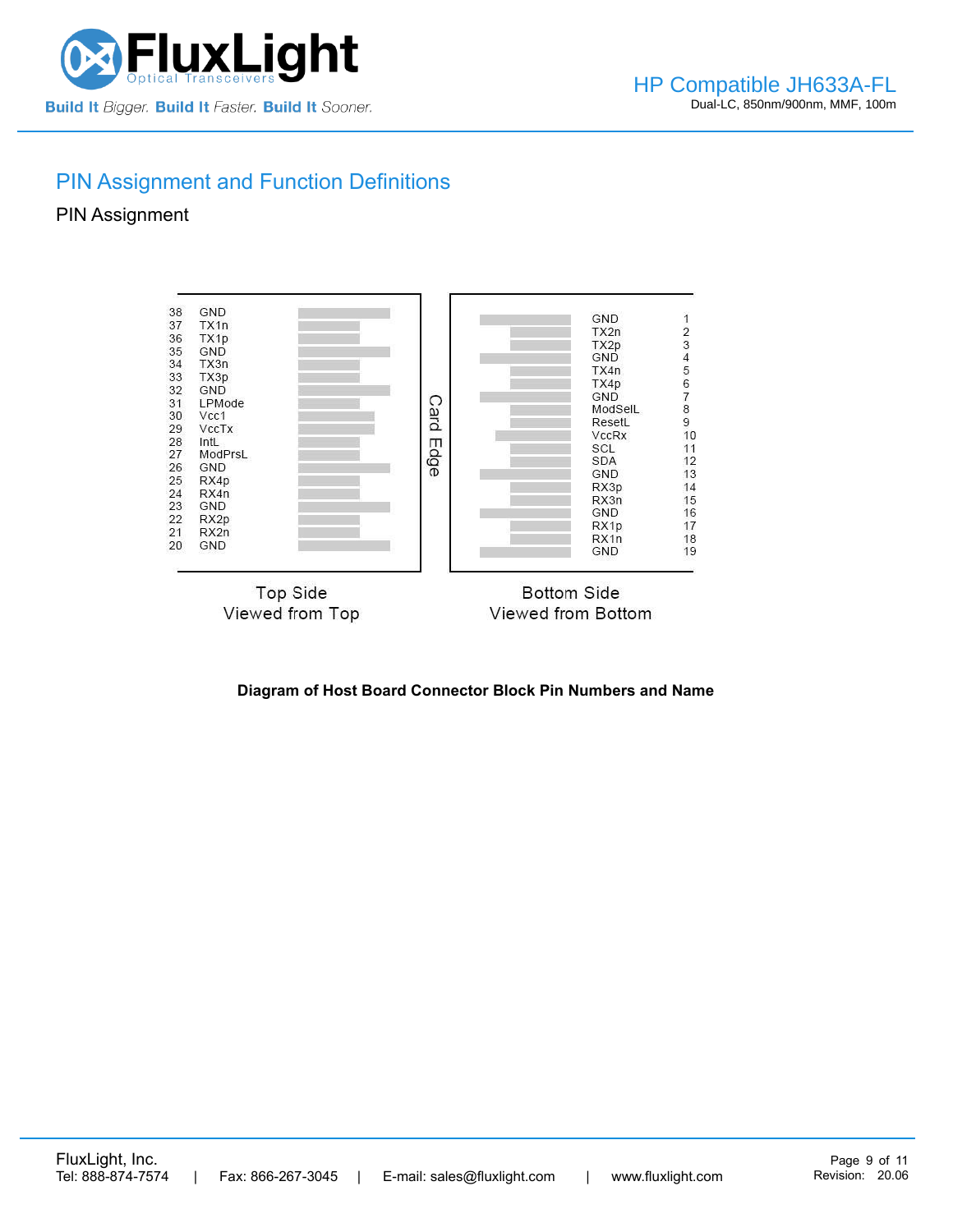

# **Pin Description**

| Pin             | <b>Logic</b> | <b>Symbol</b> | <b>Name/Description</b>                     | Ref.           |
|-----------------|--------------|---------------|---------------------------------------------|----------------|
| 1               |              | <b>GND</b>    | Ground                                      | 1              |
| $\overline{2}$  | CML-I        | Tx2n          | Transmitter Inverted Data Input             |                |
| $\overline{3}$  | CML-I        | Tx2p          | Transmitter Non-Inverted Data output        |                |
| $\overline{4}$  |              | <b>GND</b>    | Ground                                      | $\mathbf{1}$   |
| 5               | CML-I        | Tx4n          | Transmitter Inverted Data Output            |                |
| 6               | CML-I        | Tx4p          | <b>Transmitter Non-Inverted Data Output</b> |                |
| $\overline{7}$  |              | <b>GND</b>    | Ground                                      | 1              |
| 8               | LVTTL-I      | ModSelL       | Module Select                               |                |
| 9               | LVTTL-I      | ResetL        | <b>Module Reset</b>                         |                |
| 10              |              | <b>VccRx</b>  | +3.3V Power Supply Receiver                 | $\overline{2}$ |
| 11              | LVCMOS-I/O   | <b>SCL</b>    | 2-Wire Serial Interface Clock               |                |
| 12              | LVCMOS-I/O   | <b>SDA</b>    | 2-Wire Serial Interface Data                |                |
| 13              |              | <b>GND</b>    | Ground                                      | $\mathbf{1}$   |
| 14              | CML-O        | Rx3p          | Receiver Inverted Data Output               |                |
| 15              | CML-O        | Rx3n          | Receiver Non-Inverted Data Output           |                |
| 16              |              | <b>GND</b>    | Ground                                      | 1              |
| 17              | CML-O        | Rx1p          | Receiver Inverted Data Output               |                |
| 18              | CML-O        | Rx1n          | Receiver Non-Inverted Data Output           |                |
| 19              |              | <b>GND</b>    | Ground                                      | $\mathbf{1}$   |
| 20              |              | <b>GND</b>    | Ground                                      | 1              |
| 21              | CML-O        | Rx2n          | Receiver Inverted Data Output               |                |
| 22              | CML-O        | Rx2p          | Receiver Non-Inverted Data Output           |                |
| $\overline{23}$ |              | <b>GND</b>    | Ground                                      | 1              |
| 24              | CML-O        | Rx4n          | Receiver Inverted Data Output               |                |
| 25              | CML-O        | Rx4p          | Receiver Non-Inverted Data Output           |                |
| 26              |              | <b>GND</b>    | Ground                                      | 1              |
| 27              | LVTTL-O      | ModPrsL       | <b>Module Present</b>                       |                |
| 28              | LVTTL-O      | IntL          | Interrupt                                   |                |
| 29              |              | <b>VccTx</b>  | +3.3V Power Supply Transmitter              | $\overline{2}$ |
| 30              |              | Vcc1          | +3.3V Power Supply                          | 2              |
| 31              | LVTTL-I      | LPMode        | Low Power Mode                              |                |
| 32              |              | <b>GND</b>    | Ground                                      | $\mathbf{1}$   |
| 33              | CML-I        | Tx3p          | Transmitter Inverted Data Output            |                |
| 34              | CML-I        | Tx3n          | Transmitter Non-Inverted Data Output        |                |
| 35              |              | <b>GND</b>    | Ground                                      | $\mathbf{1}$   |
| 36              | CML-I        | Tx1p          | <b>Transmitter Inverted Data Output</b>     |                |
| 37              | CML-I        | Tx1n          | <b>Transmitter Non-Inverted Data Output</b> |                |
| 38              |              | <b>GND</b>    | Ground                                      | $\mathbf{1}$   |
|                 |              |               |                                             |                |

#### **Notes:**